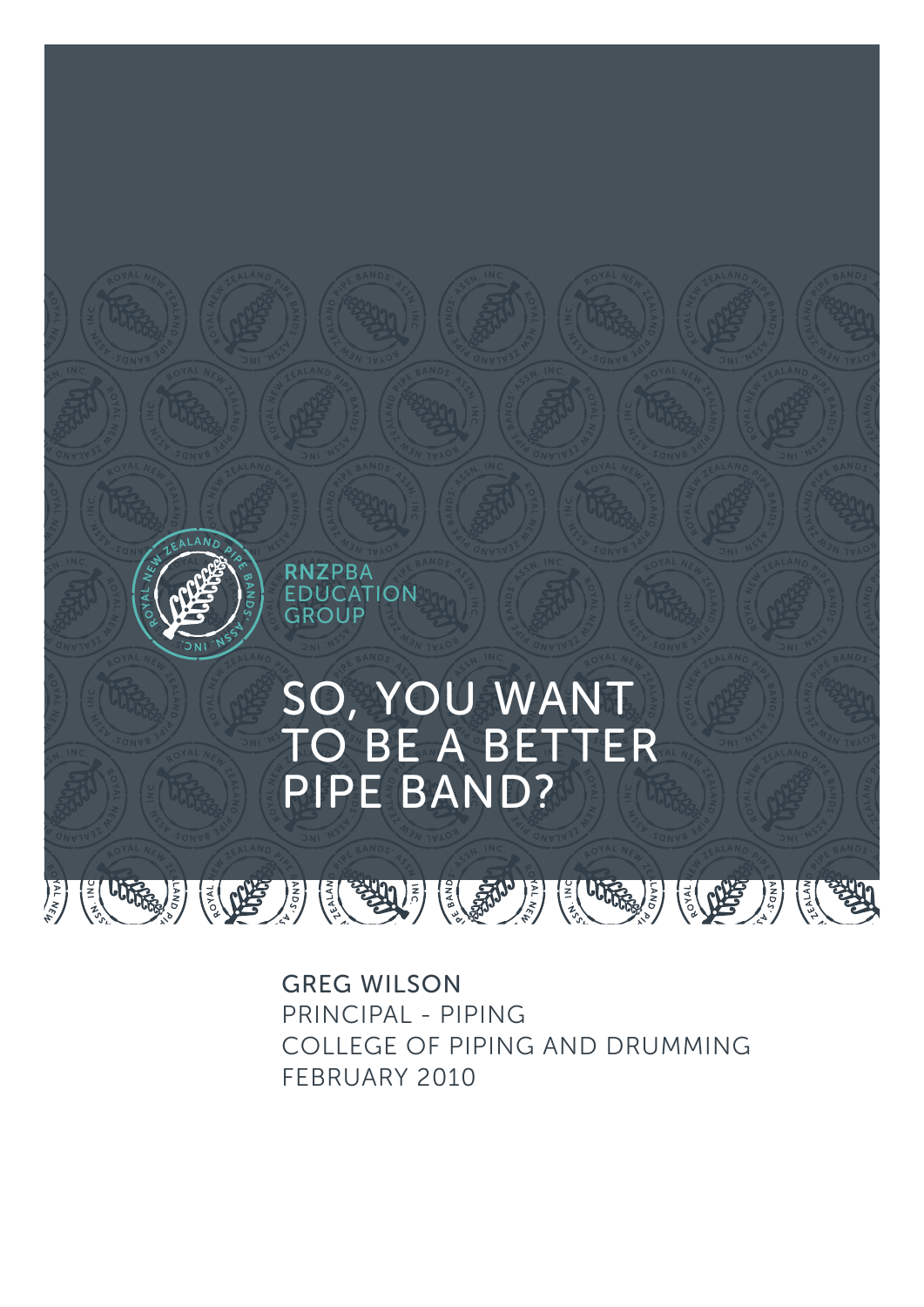# **2010 Tuition Series**  So, you want to be a better Pipe Band? *Greg Wilson: Principal - RNZPBA College of Piping*

eally? Great! Let's just have a closer look at what this might mean for you, the band membership, other interested parties, and how it might be achieved. This article has a close link with the previous tutorial series that what this might mean for you, the band membership, other interested parties, and how it might be achieved. This article has a close little more focussed on the technical aspects of performance. Here I hope to give more context to the technical tutorials and which may assist to establish a pathway towards the 'better' pipe band aspiration.

There are a number of fairly basic questions that I would ask myself (and others) before letting fly at band practice with all of the wonderful things we/you are going to do and achieve as a band. The more important questions are:

- Whose aspiration is it?
- What's the band vision?
- Why do you want to be 'better'?
- What does 'better' look (and sound!) like, and how do we get there. How is progress towards 'better' measured? What does success look like? Is the membership ready?

There are many other questions that will be asked as well – the list above is not exhaustive. However, these are the first things I would be trying to get answers to.

# **Whose Aspiration?**

This is fundamental. Whose aspiration is it to be a better band? Is it yours as the Pipe Major or Leading Drummer? Is it yours plus a few band members that you spoke with at the pub after practice last week? Is it the band executive? Is it the sponsor of the band? Is it the entire membership of the band? Each band needs a leader. This is both from a musical perspective and from a band management perspective. They may be the same person, or they may be a number of different people. Whatever the case, the aspiration needs to be informed by, shared with, and agreed to by the entire band membership. I am including here any sponsors that, without their financial or other support, the band would find it difficult or impossible to function.

As with most areas of life, there can be a lot of talk around "….wouldn"t it be good if…." and "…why don"t we just do….." and so on. Talk is (relatively) cheap; when it is time to put things into action and achieve outputs, it can get a lot harder unless the preparatory work has been done. It would be fair to say that there are a good number of well motivated pipe majors and leading drummers out there who have great aspirations for their band and corps. But unless these leaders can take the membership with them willingly, they are in for severe disappointment. It is completely irrational for individuals to aspire to greatness (or at least progress along the pathway to greatness) when it is dependent to a large part on the involvement and performance of others. The whole band membership must aspire to the same greatness, or same vision……….

# **So what is the Band's Vision?**

Is there one? Is it well understood, communicated, shared and signed up to by the band membership? Are there any dissenting opinions? The band may exist to provide a service to the community and essentially be a community focussed pipe band as opposed to a more competitively focussed unit – and I for one am quite comfortable with that. It is important to remember through this whole process that the competition side of pipe banding is just one of a number of mediums or outlets through which we have the opportunity to express our art at whatever level – the result of the contest is not what is important – yes, really! What is important is to have the various outlets through which to promote our art and to ensure that it survives long after the current generations' involvement have ended. It would be my contention that this is not well understood by a fair proportion of those involved in pipe bands. Competition results seems to have an overriding importance at the expense of a real understanding of how we played, who we gave pleasure to, how close we got to our musical ideals, how much we enjoyed the whole process of getting there, and how sustainable our activities are beyond the current band membership.

I may appear to have digressed from the point here, but I am a firm believer in musical ideals and how we measure our progress towards them as opposed to a simple competitive results mentality in isolation from anything else. I am not against competition; far from it. Competition provides (to a greater or lesser degree) one forum through which our art can be marketed to an appreciative audience. It also provides the incentive or drive for performers to achieve higher musical standards in order to try and perfect the art, be favourably compared to the rest of the field (or both) –



# *RNZPBA Tutorial Series*

*Copyright Royal New Zealand Pipe Bands' Association - 2010*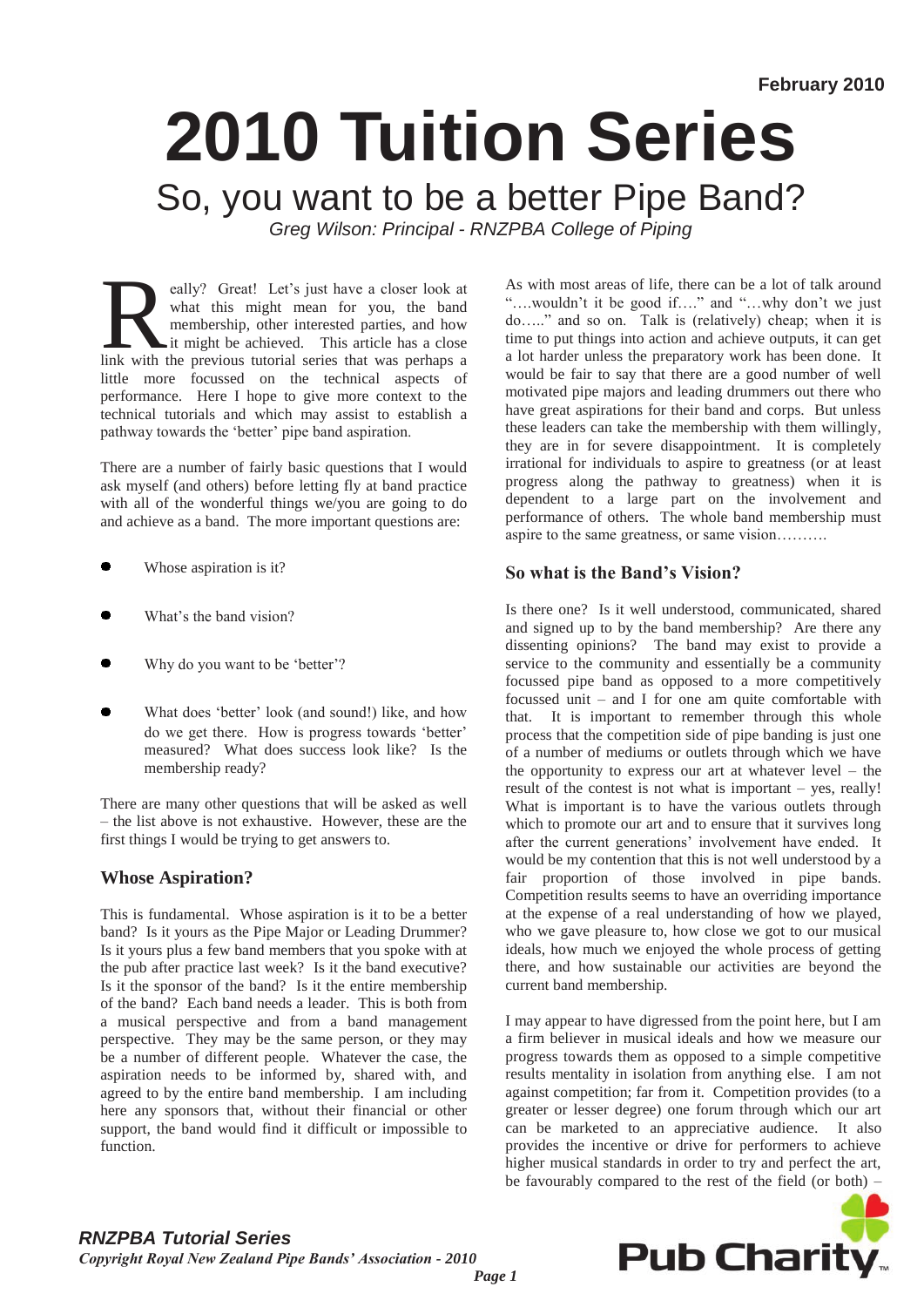this competitiveness is programmed into all of us. Musically, we need to interpret this competitiveness – we are not in a running race where it is easier to see who crossed the finish line in 1st place. If we have looked after our instrument, our technique, and our musical expression – and we do this to a consistently high standard – favourable results in the competition arena will follow.

So, what about the Band Vision then? We need to establish, as a band, what the vision is. The vision should be a short statement of the raison d"être for the organisation – our reason for being. What is it in simple terms that we exist to do? This discussion will in itself start clarifying what various members of the organisation think the band is all about. A representative working group of the band should be appointed to discuss the "Vision" question and draft a potential vision statement for discussion by the full membership. Vision statements may be as simple as:

#### *"X Pipe Band will play great music"*

#### *"Y Pipe Band will promote the Scottish pipe band culture"*

These statements do not articulate how that vision will be achieved – this level of detail can be included here but it may well be that it is better included in the next level (Goals). This will help the vision endure – the vision itself may remain the same but the goals helping to realise the vision may develop with changes in band leadership/membership. An example could be a band with the vision of "play great music" with goals relating to playing on the international stage at the World Pipe Band Championships, and performing in concerts and so on. Another band with the same vision may not have the resources (or inclination) to play on the international stage but instead define goals that relates to playing at the next 5 National Pipe Band Championships (and still playing great music). The vision is the same, but the goals are different. Both are valid. If the vision statement is more detailed and includes reference to how that vision will be achieved, then it does become more specific and proscriptive. The example I used in the February 2008 Tutorial (accessible on the RNZPBA website) is reproduced below. It is an example of a more detailed vision statement. Note that it defines what is to be achieved, but not how it will be achieved – that is for the goals and objectives.

XYZ Pipe Band will be a fine example of a pipe band within our grade. We will present a very positive image of pipe banding to the general public that will promote the pipe band movement in New Zealand and attract new members. We will have a robust tuition programme to cater for new members and to develop existing members. The tuition programme will be key to the long-term survival of the band

If the reader has not had a look at the February 2008 Tutorial, I would encourage you to do so now.

#### **Why do we want to be better?**

Perhaps not an obvious question, but the answer(s) to this will define what the motivation is behind wanting to be a better pipe band. Once we are clear on the motivation, we can set goals and objectives towards satisfying those motivations. There are many valid motivations. They may include:

- A desire to be further up the pecking order in the band"s grade in the competition arena
- To attract new high quality members
- To attract and effectively teach new players
- To attract increased levels of funding and other support from sponsors
- To increase the level of musical satisfaction of the band membership
- And many others

The question of why we want to be better is an important one. There will be a significant workload on the band membership as goals and objectives are set and there are different and/or increased demands on band members" time and effort, together with a clear expectation that their personal standard of playing will improve. There may also be increased financial demands to improve the drums/chanters the band is playing and so on. Members of the band may experience higher levels of stress as they strive towards achieving a higher playing standard, perhaps taking longer than expected, or the playing level expected/set is beyond the capability of some members. There are a number of potential flow-on effects from this:

The band member(s) not able to reach the playing standard will leave the active playing membership of the band, if not leave the whole organisation.

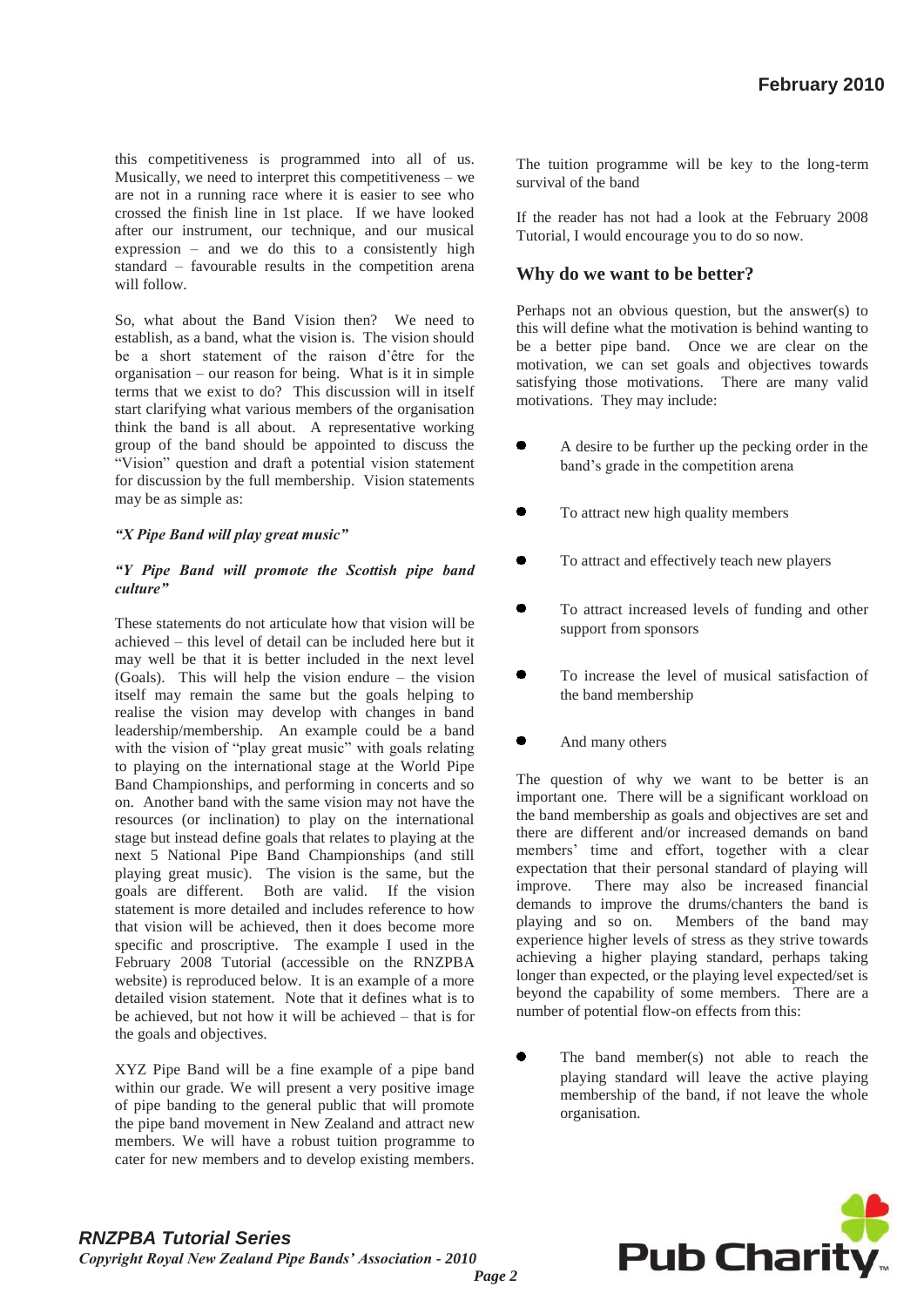- Band members not able to achieve the required standard may actively criticise the band"s direction and leadership, and create uncomfortable undercurrents which will eventually undermine the achievement of the vision.
- Band members not able to reach the required standard may still wish to play in a band and there may be an opportunity to create another band at a lower grade/playing level that will act both as a safety net for "retiring" players from the higher grade band and as a development band for younger players coming into the organisation.
- If significant numbers of the membership are struggling with the standards set, then the vision and/or goals may be too ambitious and need to be reassessed.

I am reminded of a few examples (no names, no pack drill, and not necessarily a New Zealand example either):

A band has won promotion to the next grade through consistent performance in the previous grade and winning major competitions. The leadership of the band has secured the services of a knowledgeable person in the pipe band fraternity to come and speak to the membership about what promotion to the next grade means in terms of performance expectations, individual commitment and standard of playing etc. The membership do not have many questions and seem keen to progress to the next level. Over the next 12 months, practices and individual commitment to the band continue much as before, with the pipe major and leading drummer working very hard to improve the bands" playing standard and justify their promotion to the next higher grade. However, they are not supported by the membership in terms of their effort and commitment. The band plays ok in the next grade, but does not realise anywhere near its full potential and is consistently placed last in their new grade. Members grumble that the judges have not treated them fairly – this is a band used to winning in their previous grade. The pipe major and leading drummer are realists, and understand that the problem lies in the lack of commitment of the membership – the membership like going to competitions and winning, but do not like the level of consistent effort required in order to achieve this.

Three things may result:

1. The band membership remains intact, but they are re-graded to their previous grade as they do not impress at the next grade higher, or

- 2. The pipe major and/or leading drummer resign, leaving a vacuum which is filled by a less qualified (and perhaps unwilling) piper/drummer, or
- 3. The band leadership resigns, no one else is prepared to step into the vacated positions, and the band goes into recession or folds completely.

Whilst all of these results are not palatable, the second and third results are the worst. At least if the band is regraded, there is an opportunity to re-look at the vision and goals, and make a more realistic assessment of where the band wants to go and what it is capable of doing. If the vision and goals remain the same, it will be obvious that new talent is required in the playing ranks if the existing talent is either unwilling or not capable of meeting the playing standards set.

So I hope you can see the importance of describing and understanding why it is that we want to be better  $-$  there are significant ramifications which may not be immediately obvious to the general membership. This leads nicely on to…….

What does 'better' look (and sound!) like, and how do we get there. How is progress towards 'better' measured? What does success look like? Is the membership ready?

### **What does 'better' look/sound like?**

We need to be clear on what it is we are trying to achieve. For a community focussed, non-competing band, 'better' may be defined in terms of number of players and the visual impact they portray as opposed to what they sound like. 'Better' may be climbing up the grades in the competition area, or climbing the ranks within a grade. "Better" may include establishing a development band which will assist the longevity of the senior band by providing a training ground and feeder system for the senior band. 'Better' could include attracting high profile players to the band to assist leading and improving the musical standard. 'Better' may be defined in terms of financial viability, asset base (band room etc), ability to generate funds. "Better" may be some or all of these things and many more besides.

The key point here is that the appointed vision team need to clearly define the 'better' aspiration. It will mean different things to different people so it is important that it is discussed, agreed (together with compromises as appropriate) and sold (discussed, promoted, amended) to the wider band membership – and the wider membership must buy it. If they don't buy it, then the 'better' definition arrived at is not valid.

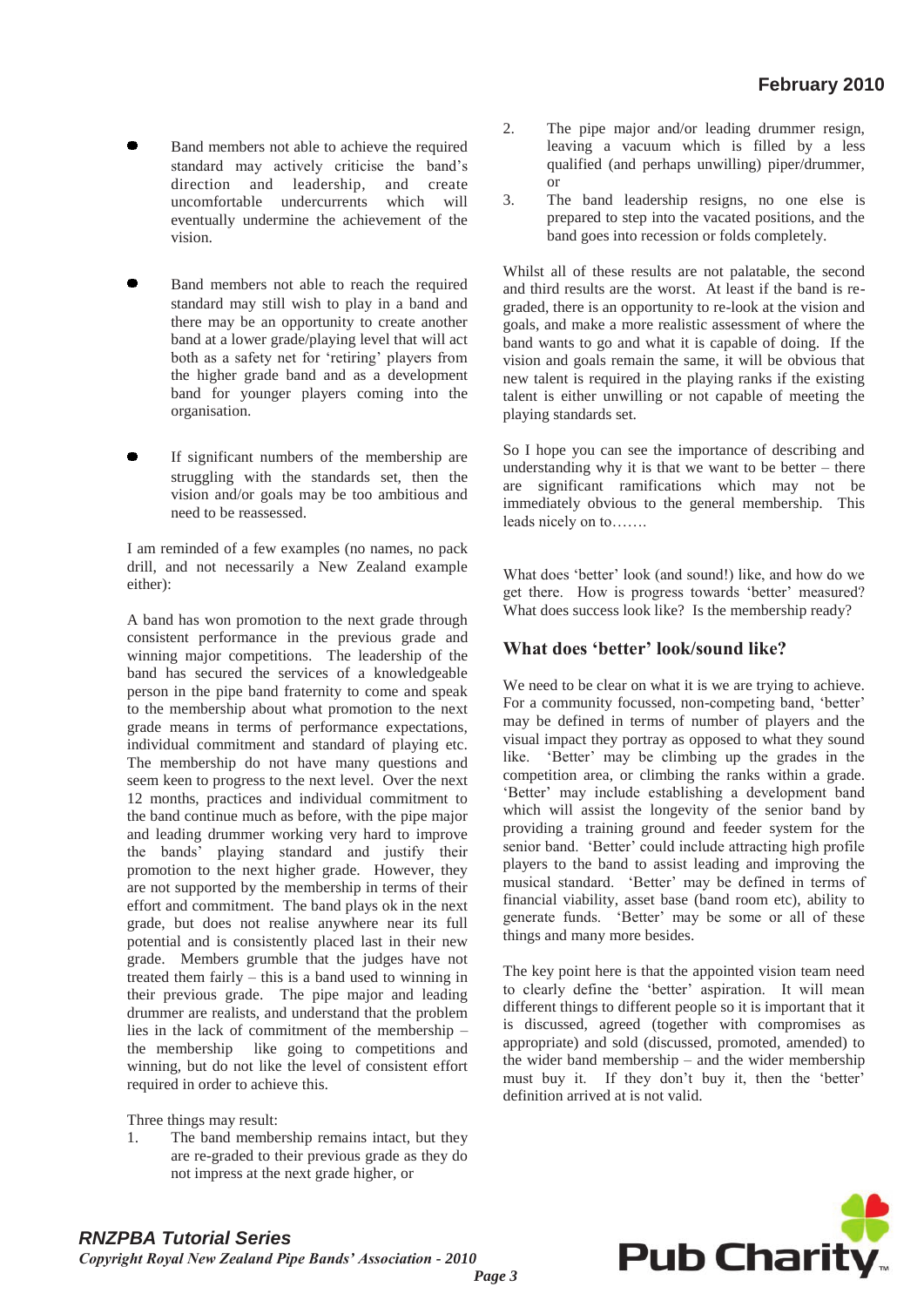#### **How do we get there?**

This is a rather large topic in its own right. The February 2008 Tutorial discussed "Planning for Success". Once we have our vision set, and our Pipe Major and Leading Drummers have set their direction through well articulated "intent statements", we can start mapping the pathway to success by setting the goals (plus objectives and actions within each goal) that we need to satisfy. Each action arrived at must contribute to the achievement of the objective, the objective contributes to the achievement of the goal and the goal contributes towards the realisation of the vision. If an action, objective, or goal is not doing this, then we really need to ask ourselves why we are doing it – and we should probably stop doing it straight away!



Just because a band "has always done it this way" doesn"t meant that it is correct or that we should keep doing it. Setting a vision together with goals and objectives is challenging. Equally challenging and perhaps more so, is keeping the band membership focussed on only those actions directly contributing to the vision. There will doubtless be a large number of actions to be completed, so priority setting is vital to help the leadership team remain focussed and keep the band on the right path.

In the diagramme below, we can clearly see the relationship of the various parts of the equation. It may be the case that one or a number of actions may contribute to more than one objective. In order to be consistent, that action needs to appear under all relevant objectives.

## **How is progress towards 'better' measured?**

If we look at the Objective setting table in the February 2008 "Planning for Success" tutorial, you will note that the headings are:

#### Goal Objective KPI

KPI is Key Performance Indicator and is the main tool through which we can measure our progress towards achieving our objectives and goals. The first KPI stated in the table is:

#### Goal Objective KPI

Improve the sound and musical competence of each section of the band develop the sound of each individuals instrument

each individual able to tune their own instrument to a high level